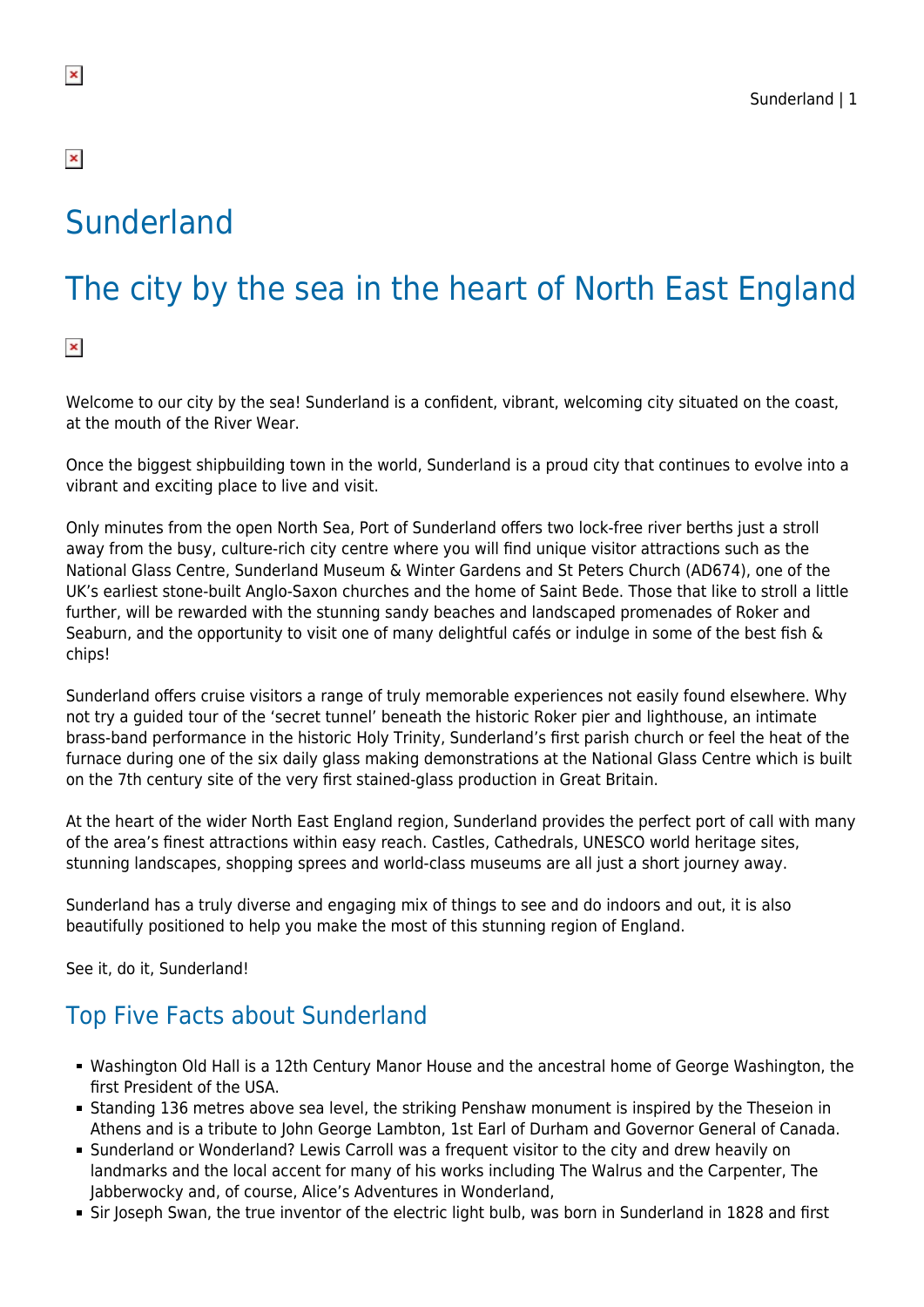demonstrated the device at the city's Athenaeum building,

St. Peter's Church in Sunderland is one of the most significant historical sites in Britain. Founded in the 7th century by the pioneering Benedict Biscop, it developed into one of the greatest and most influential centres of learning in the northern world.

## Experience Sunderland

#### National Glass Centre & The Northern Gallery for Contemporary Art

Discover how glass arrived in Britain, how it's made and why Sunderland has such a rich glass-making heritage. You can also enjoy a regularly changing programme of both established and emerging contemporary artists work at the Northern Gallery for Contemporary Art, housed within the same fantastic riverside building

**Link:** https://sunderlandculture.org.uk/our-venues/national-glass-centre/

#### Penshaw Monument & Herrington Country Park

On top of Penshaw Hill sits the Earl of Durham's Monument. Better known as Penshaw Monument, this 70ft high edifice is a replica of the Theseion in Athens and can be seen for miles around. It is considered to be one of the North East's most beloved landmarks. Just across the road from Penshaw Monument is Herrington Country Park. Once the site of a Lambton colliery, today it is a peaceful green oasis. complete with a wildfowl-frequented scenic lake.

**Link:** https://www.nationaltrust.org.uk/penshaw-monument

#### Sunderland Museum & Winter Gardens and Mowbray Park

Discover Sunderland's fascinating history all in one place in the city's first-ever museum, which opened in 1810. The museum showcases the city's rich industrial heritage, natural history and a regularly changing programme of temporary exhibitions including high profile works by Leonardo Da Vinci and Canaletto. The 21st century Winter Gardens are a tropical paradise. Over 2,000 plants thrive in the glass rotunda and from the tree-top walkway visitors have a bird's eye view of beautiful Mowbray Park.

#### **Link:**

https://sunderlandculture.org.uk/our-venues/sunderland-museum-winter-gardens/permanent-exhibitions-co llections/

#### Roker & Seaburn beaches

Sunderland's twin beaches have been a favourite family visitor attraction for many years. The golden beaches are a sandcastle builders paradise and a great safe spot for all the family (lifeguards on duty). The wide open promenade and landscaped seafront and restored Roker Pier make for a perfect stroll in the sea air too.

**Link:** https://www.seeitdoitsunderland.co.uk/roker-and-seaburn-beaches

#### Washington Wetland Centre

WWT Washington is a wildlife haven for rare species where you can get up close to a variety of cute and friendly creatures. Situated on a 100-acre site on the banks of the River Wear in Sunderland, it is an inspirational example of how sound conservation management allows wildlife to thrive. As well as a plethora of fascinating bird life, there is also an opportunity to meet WWT Washington's cheeky otter family.

**Link:** https://www.wwt.org.uk/wetland-centres/washington/

#### Beamish

A world-famous open air museum, telling the story of life in North East England during the 1820s, 1900s & 1940s. On its 300 acres (120 ha) estate it uses a mixture of translocated, original and replica buildings, a

 $\pmb{\times}$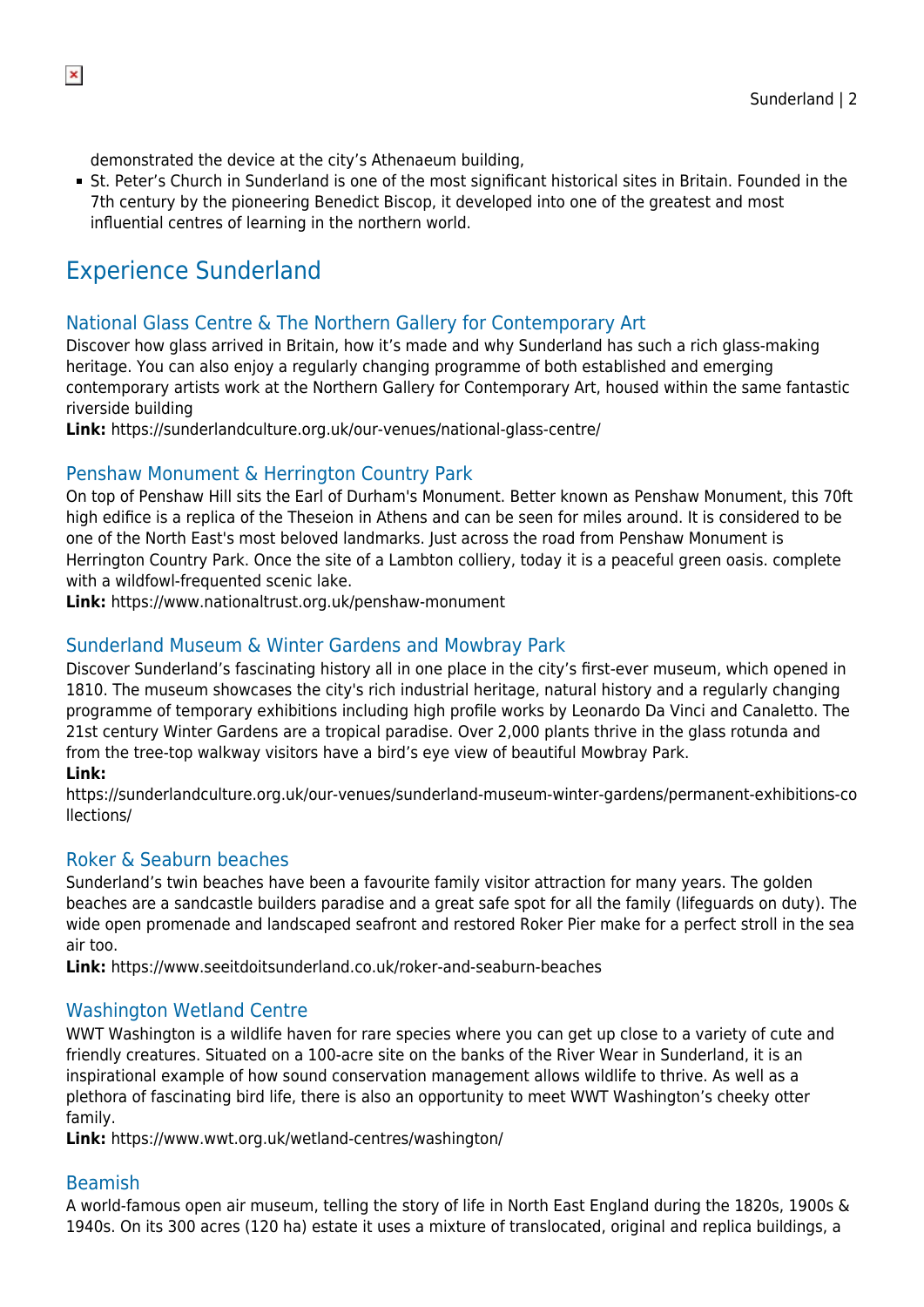large collection of artifacts, working vehicles and equipment, as well as livestock and costumed interpreters. Image credit: VisitBritain **Link:** https://www.beamish.org.uk/

#### Durham City, Castle & Cathedral

Durham Cathedral captures a thousand years of British political, social and religious history. Discover the story of a nation through this monumental building. The World Heritage Site Cathedral and Durham Castle stand atop a rocky outcrop on a loop in the River Wear above the medieval city of Durham with its cobbled streets, preserved market place and traditional inns. Image credit: VisitBritain **Link:** https://www.durhamcathedral.co.uk/

#### Kynren outdoor theatre

From the fog of war and the noise of battle to the heat of industry; from Romans to Victorians; from the lavish pomp and pageantry of royal ceremony to thrilling choreography, amazing stunts, equestrianism, water jets, special effects and pyrotechnics, this multi-award-winning live action, outdoor theatre spectacular delights and dazzles the senses as the last 2,000 years are brought to vivid life on an enormous scale

**Link:** https://www.kynren.com/

#### Raby Castle, Barnard Castle & Bowes Museum

Barnard Castle in Teesdale is an historic market town with eponymous castle., and is a beautiful example of a traditional northern market town, packed with quirky boutiques and antique shops. The stunning Bowes Museum can be found in the town and houses an internationally important collection of art and furniture. Raby Castle is en route and provides a wonderful opportunity to explore one of England's finest medieval castles, complete with Deer Park gardens Image credit: VisitCountyDurham **Link:** https://www.thisisdurham.com/explore-durham/durham-towns/barnard-castle

#### York

To explore York is to explore 2000 years of history, from the ancient walls of Roman York to the Viking remains of Jorvik and the grandeur of Georgian York. Delve into York's heritage, discover hidden attractions off the beaten track, enjoy a vivid food and drink scene and wander in and out of contemporary independent shops. Offering more attractions per square mile than any other destination in the UK this magical city is ideally located only 74 miles (1hr 40mins) from the Port of Sunderland. Image credit: VisitBritain/AndrewPickett

**Link:** https://www.visityork.org/

## Port information

**Time zone :** GMT **Operational hours :** 24hrs **Enquiries/reservations :** Port Commercial – Andrew.foster@sunderland.gov.uk **Lat & Long :** 54o 54′ 51″ 01o 21′ 51″ **Prevailing weather: South Westerly Anchorage position :** N/A **Berth information :** Greenwells Quay Length – 220m, Corporation Quay Length – 300m **Vessel lenth :** 199m **Vessel width :** 35m **Air draft restrictions :** None **Vessel draft :** 8.5m

 $\pmb{\times}$